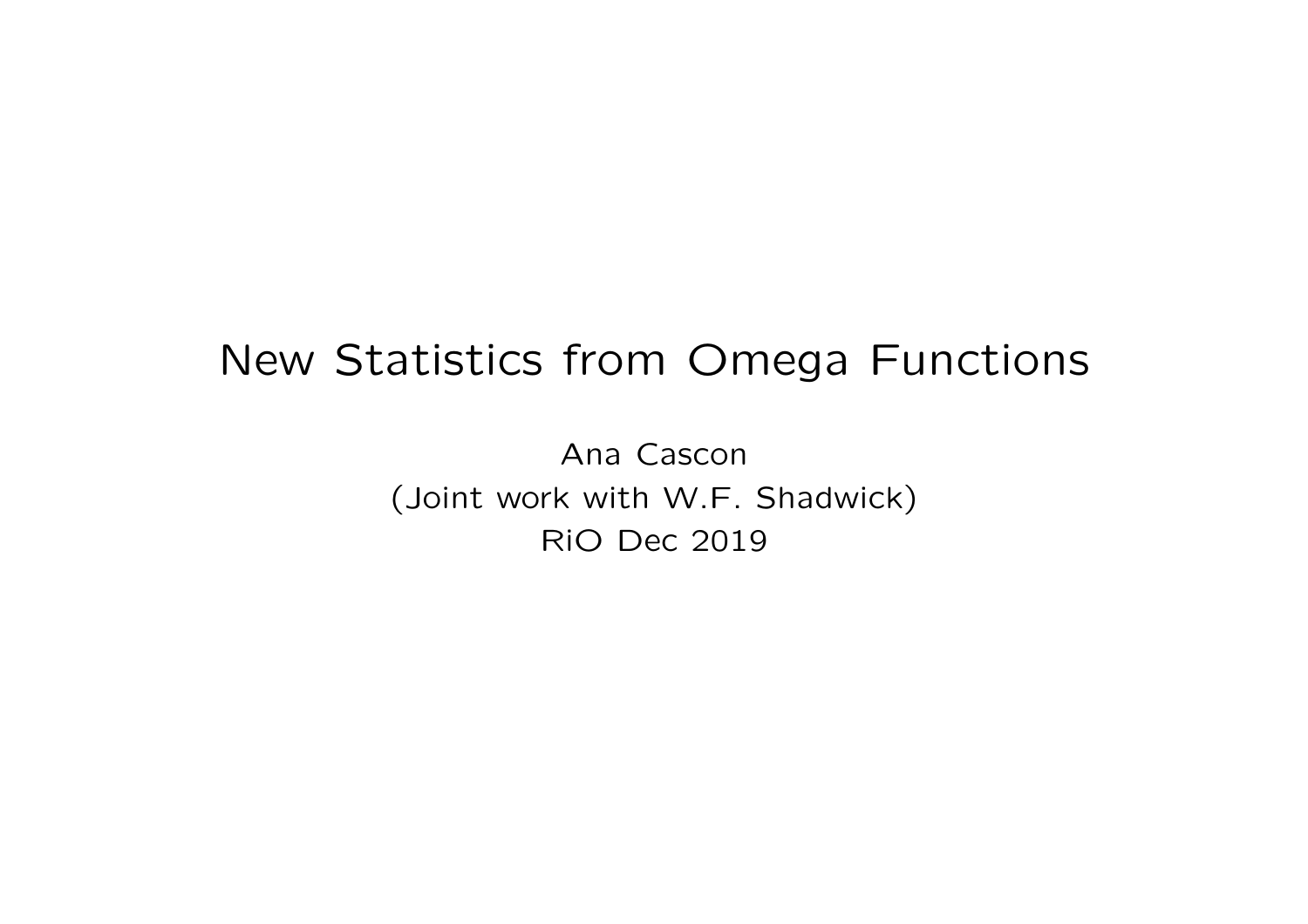

If *F* is a cumulative distribution on [*A, B*] (where either of A or B may be infinite) and F has a finite mean  $\mu$ then the Omega function of *F* is defined as

$$
\Omega(x) = \frac{I_1(x)}{I_2(x)}\tag{1}
$$

where

$$
I_{1F}(x) = \int_{A}^{x} F(z)dz
$$
 (2)

and

$$
I_{2F}(x) = \int_{x}^{B} 1 - F(z)dz
$$
 (3)

RIO Dec 2019 2019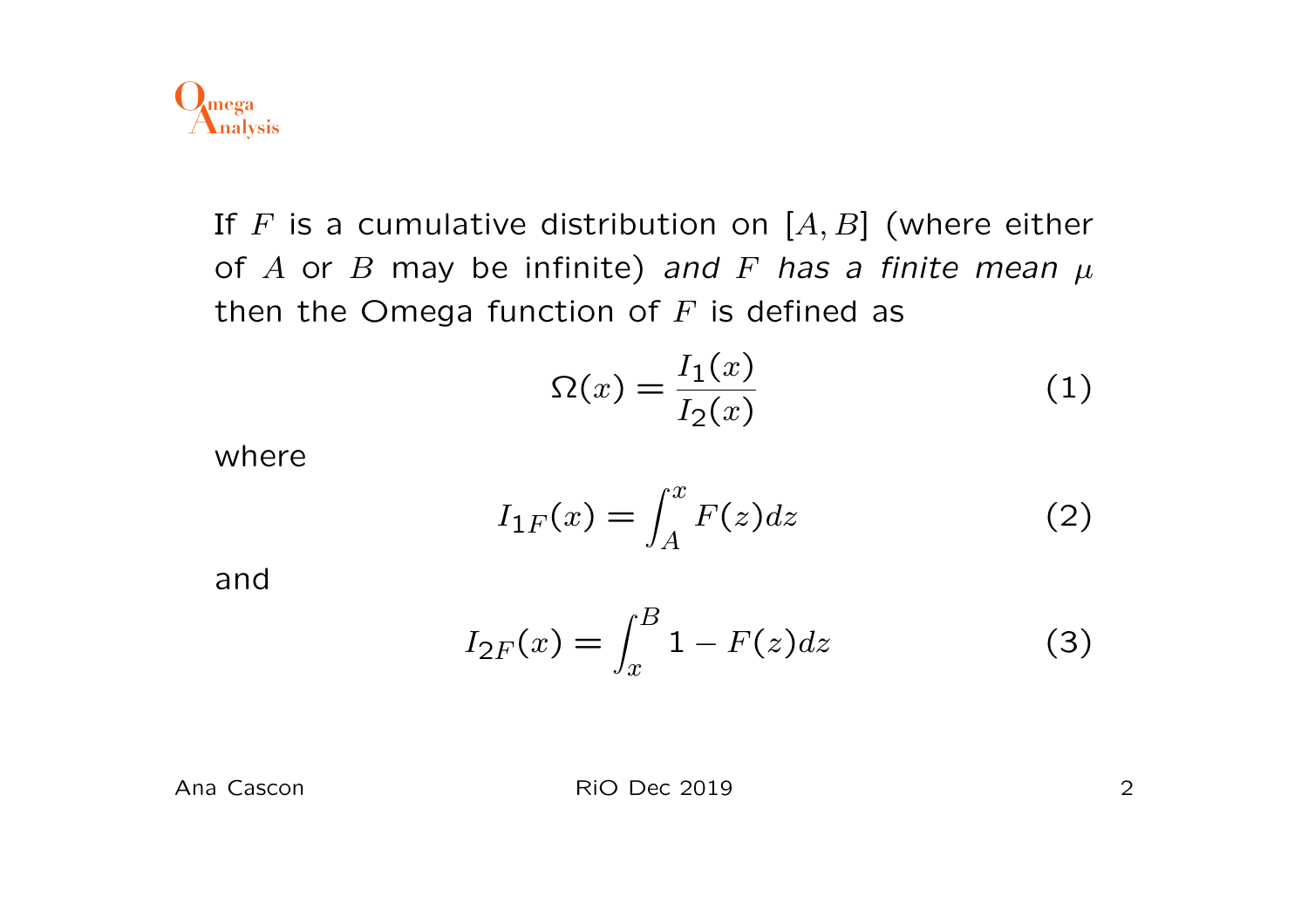

The functions  $I_{1F}$  and  $I_{2F}$  are analogous to the values of a put and a call with strike *x* respectively.

$$
I_{1F}(x) = E_F(Max(z - x, 0))
$$
 (4)

and

$$
I_{2F}(x) = E_F(Max(x-z,0))
$$
 (5)

They satisfy a *virtual* 'put-call parity' relation

$$
I_{2F}(x) - I_{1F}(x) = \mu - x \tag{6}
$$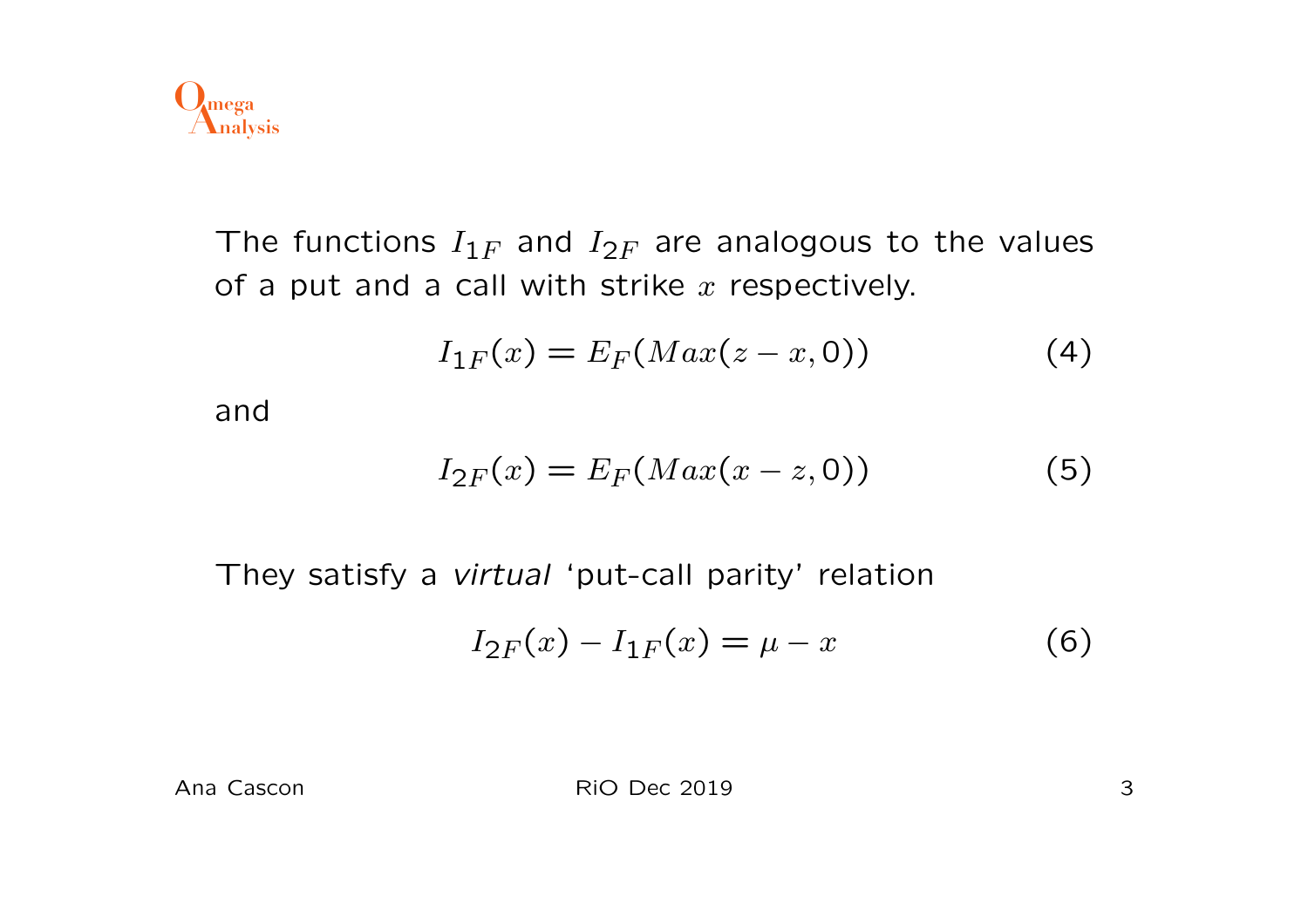

 $\Omega_F$  may be interpreted as the ratio of the value of the downside to the upside.

The smaller this is, the better off you are.

The upside and downside balance at the mean.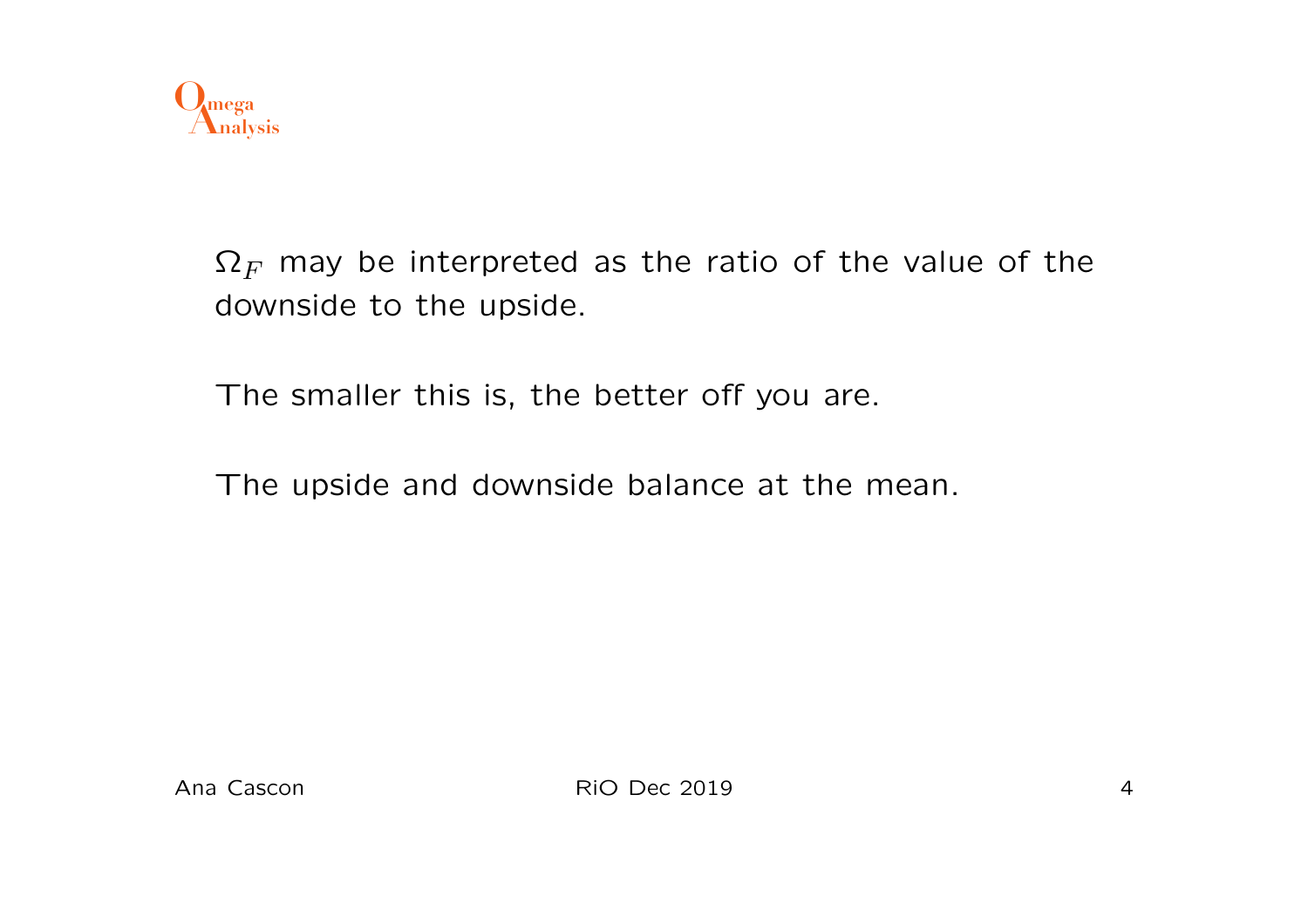



Ana Cascon

5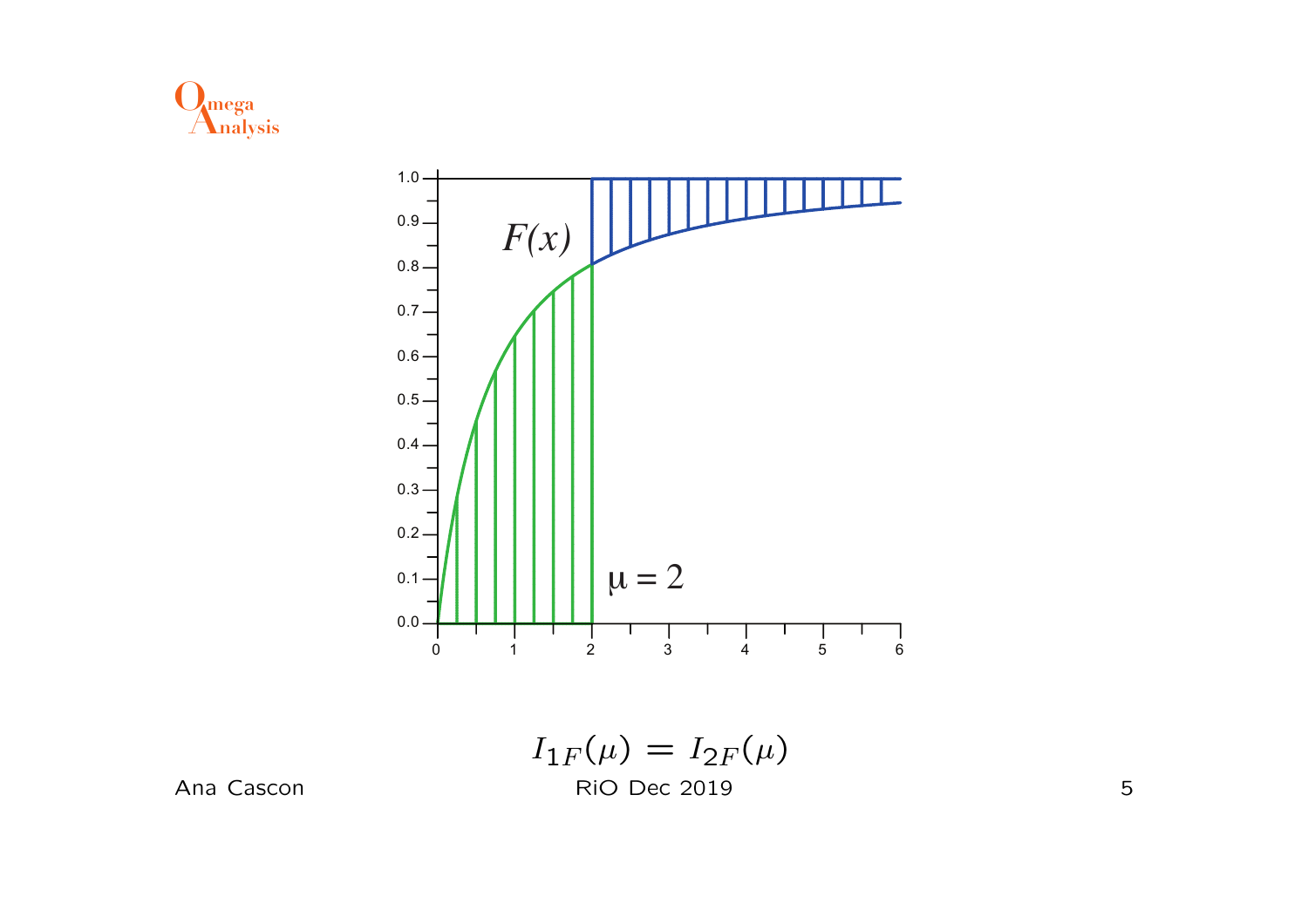

Properties of  $\Omega_F$ :

$$
\Omega(\mu) = 1 \tag{7}
$$

$$
\frac{d\Omega_F}{dx} > 0\tag{8}
$$

$$
\lim_{x \to A} \Omega_F = 0 \tag{9}
$$

$$
\lim_{x \to B} \Omega_F = \infty \tag{10}
$$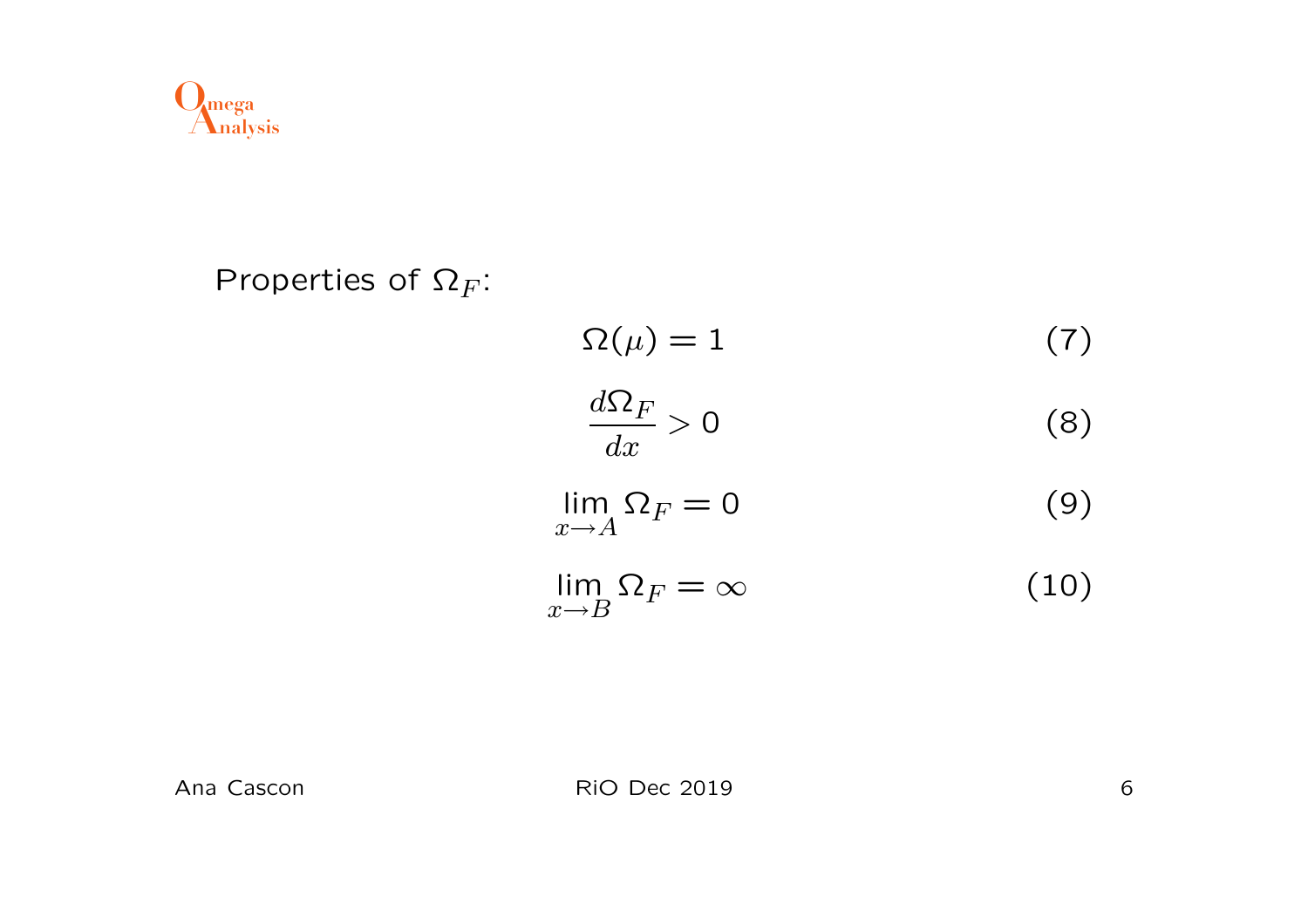

It also follows from the definition and the put-call parity relation for  $I_1$  and  $I_2$  that

$$
\Omega_F(x) = 1 + \frac{x - \mu_F}{I_{2F}(x)}.
$$
 (11)

We can now see that

$$
\Omega_F = \Omega_G \iff F = G,\tag{12}
$$

since  $\Omega_F = \Omega_G$  implies  $\mu_F = \mu_G$  and, from equation(11),

$$
I_{2F} = I_{2G} \tag{13}
$$

Differentiating equation(13) gives  $F=$ *G*.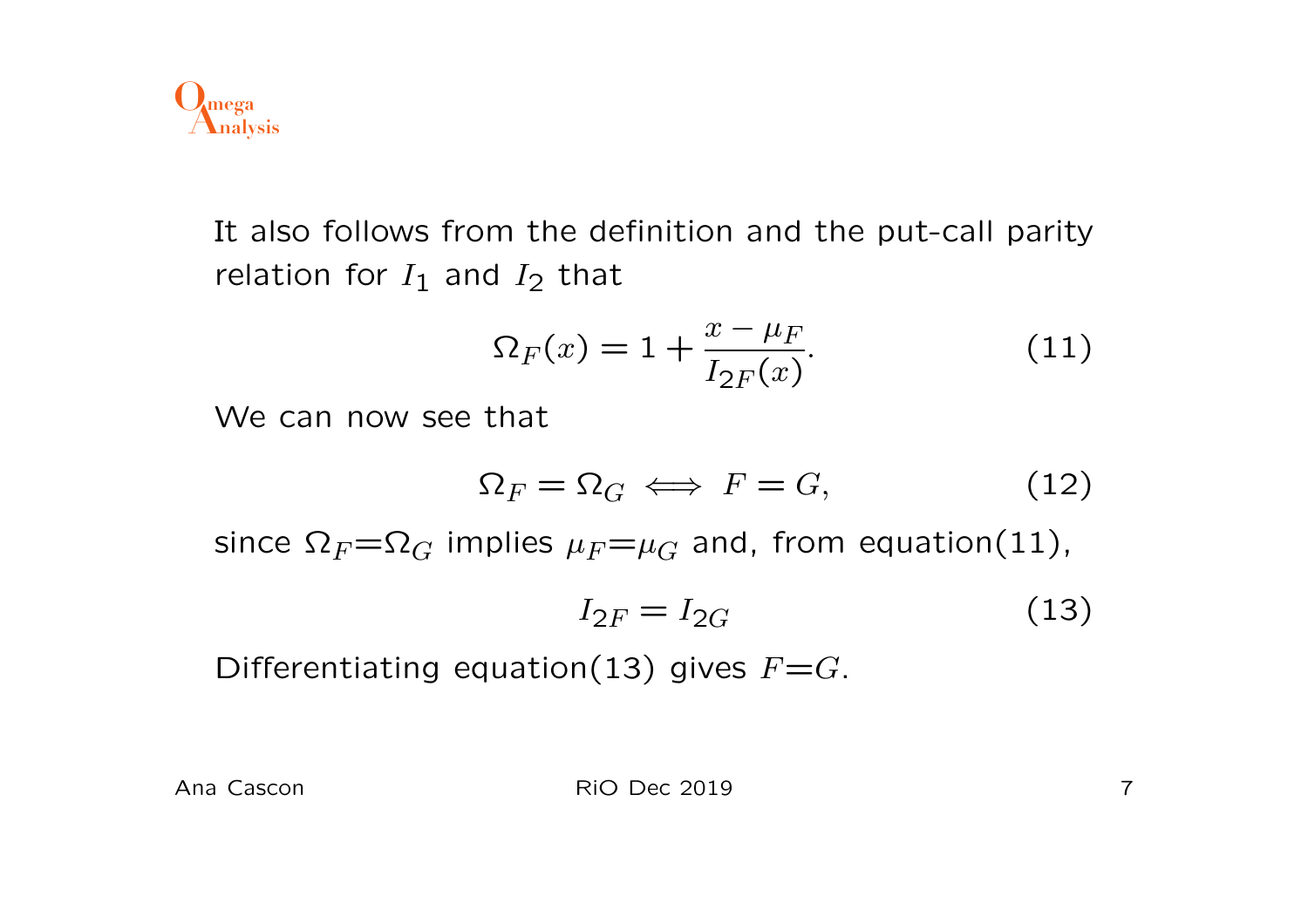

We can also use equation(11) to produce an inverse formula for recovering  $F$  from  $\Omega_F$ .

$$
F = 1 + \frac{1}{\Omega_F - 1} + \frac{\mu - x}{(\Omega_F - 1)^2} \frac{d\Omega_F}{dx}
$$
 (14)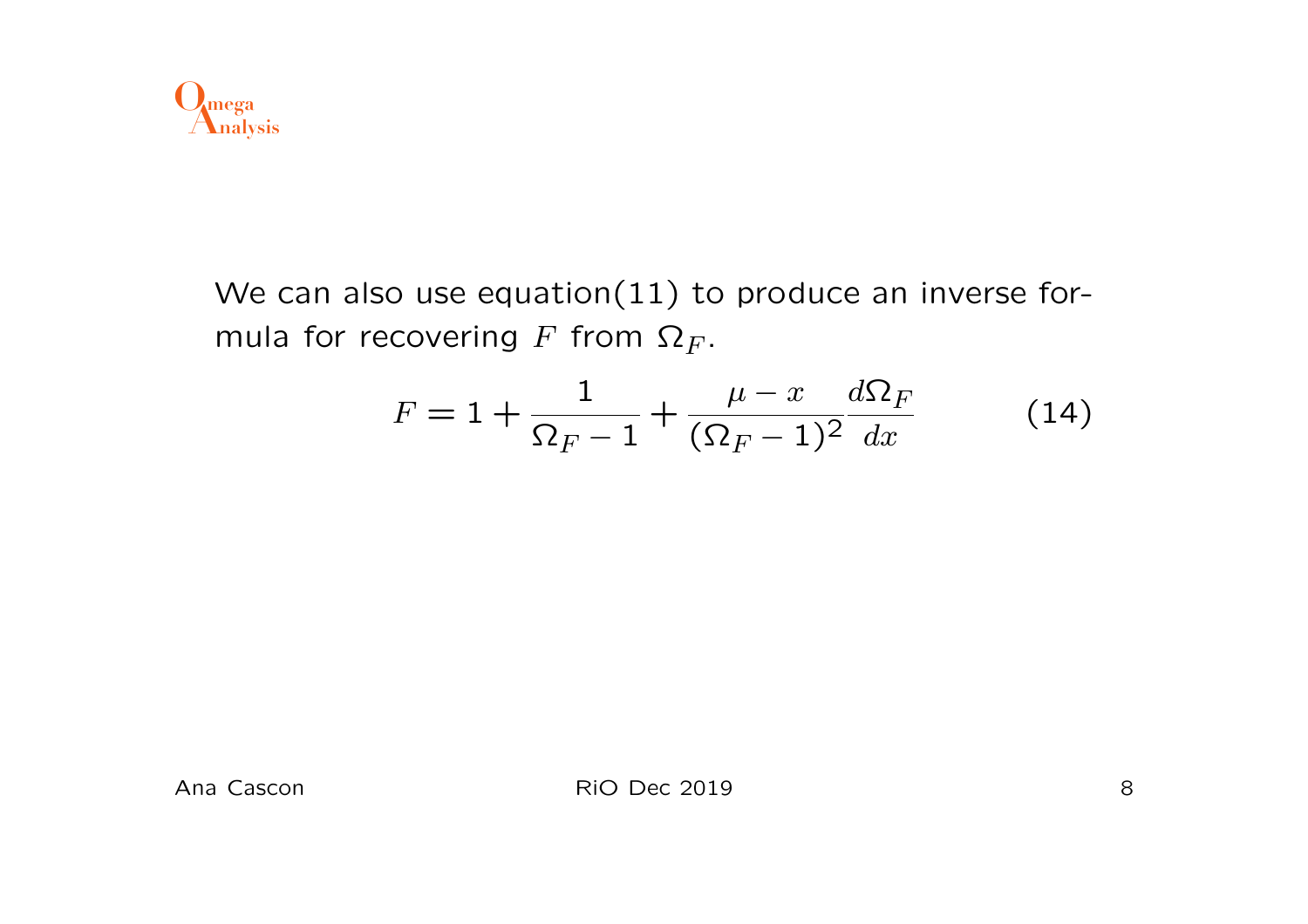

The Standard Dispersion (a.k.a.'The om' ).

We define the om  $\omega_F$  by

$$
\frac{1}{\omega_F} = \frac{d\Omega_F(\mu)}{dx}.
$$
\n(15)

We have

$$
\omega_F = I_{1F}(\mu) = I_{2F}(\mu). \tag{16}
$$

For any non-negative random variable, we have  $\omega \leq \mu$ .

RIO Dec 2019 9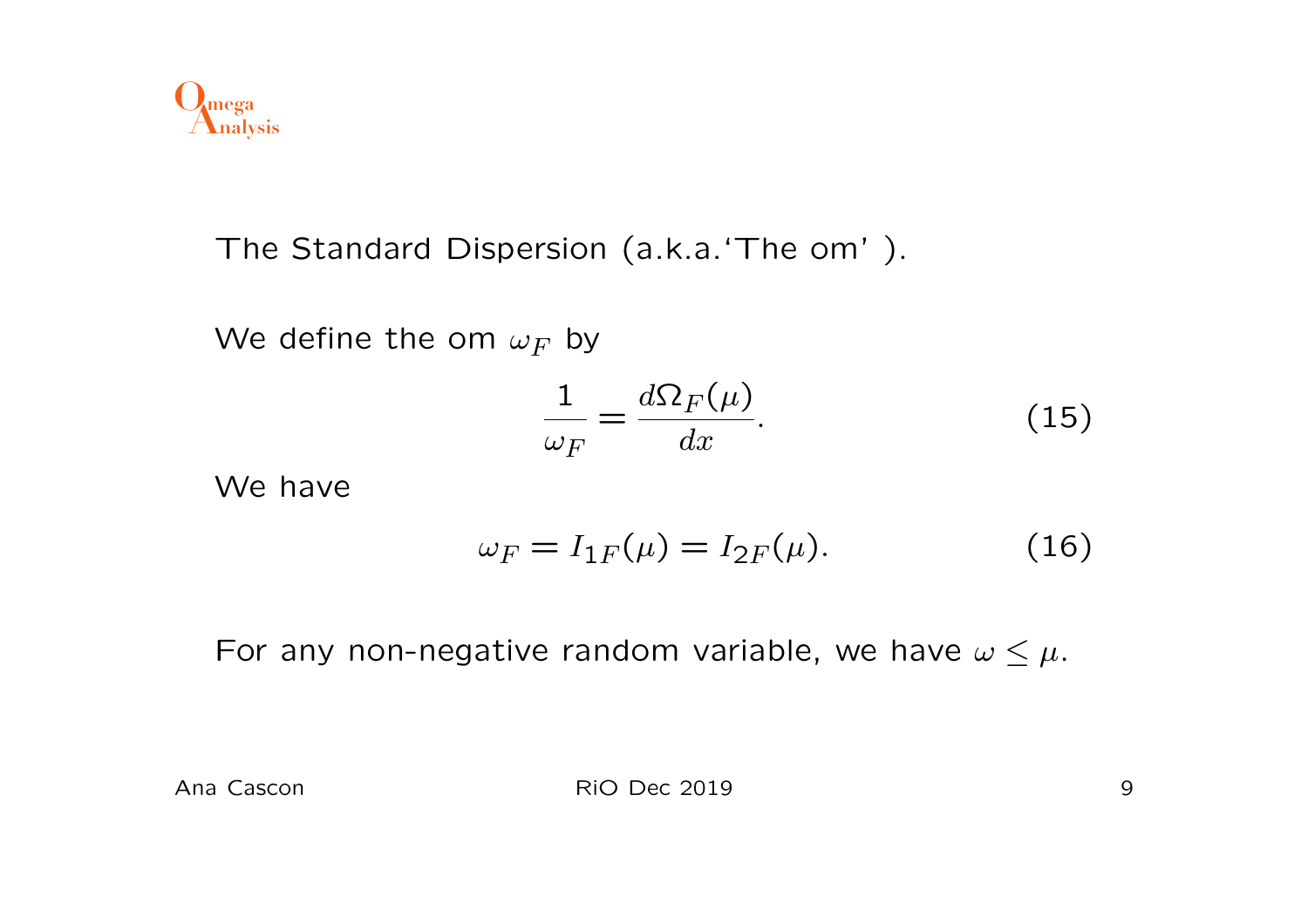

The following inequalities show that  $\omega$  measures the spread around the mean.

$$
probability(x - \mu > b) \leq \frac{\omega}{b}.
$$
 (17)

$$
probability(x < \mu - b) \leq \frac{\omega}{b}.
$$
 (18)

The smaller the value of  $\omega$ , the more concentrated the distribution is around the mean.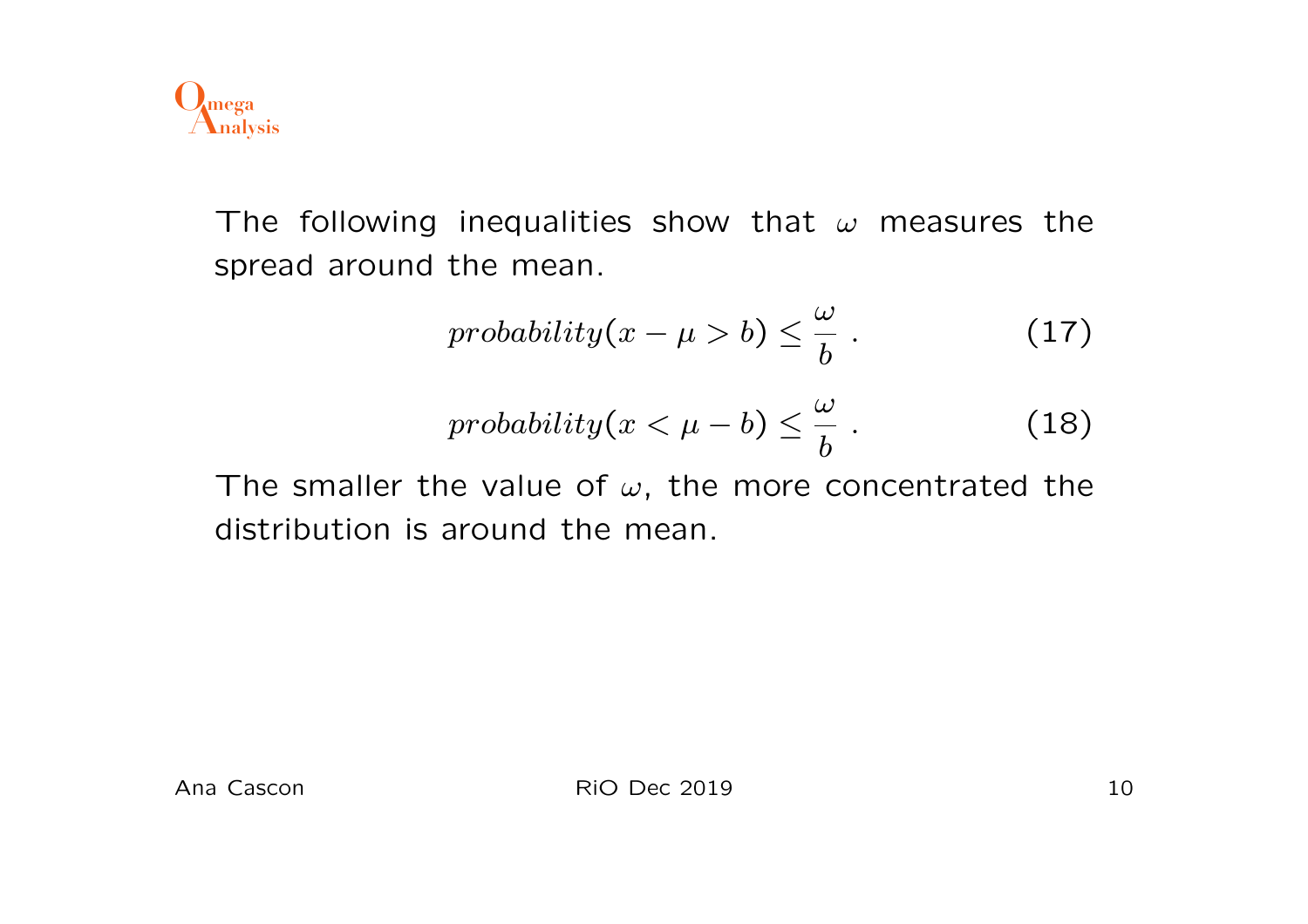

The standard dispersion allows us to refine the simple Markov inequality:

For any non-negative random variable x with mean  $\mu$ ,

$$
probability(x - \mu > b) \le \frac{\mu}{\mu + b}.\tag{19}
$$

Our version:

$$
probability(x - \mu > b) \leq \frac{\omega}{b}.
$$
 (20)

This is always sharper than (19) for *b* sufficiently large (and there are distributions where 'sufficiently large' is arbitrarily close to the mean.)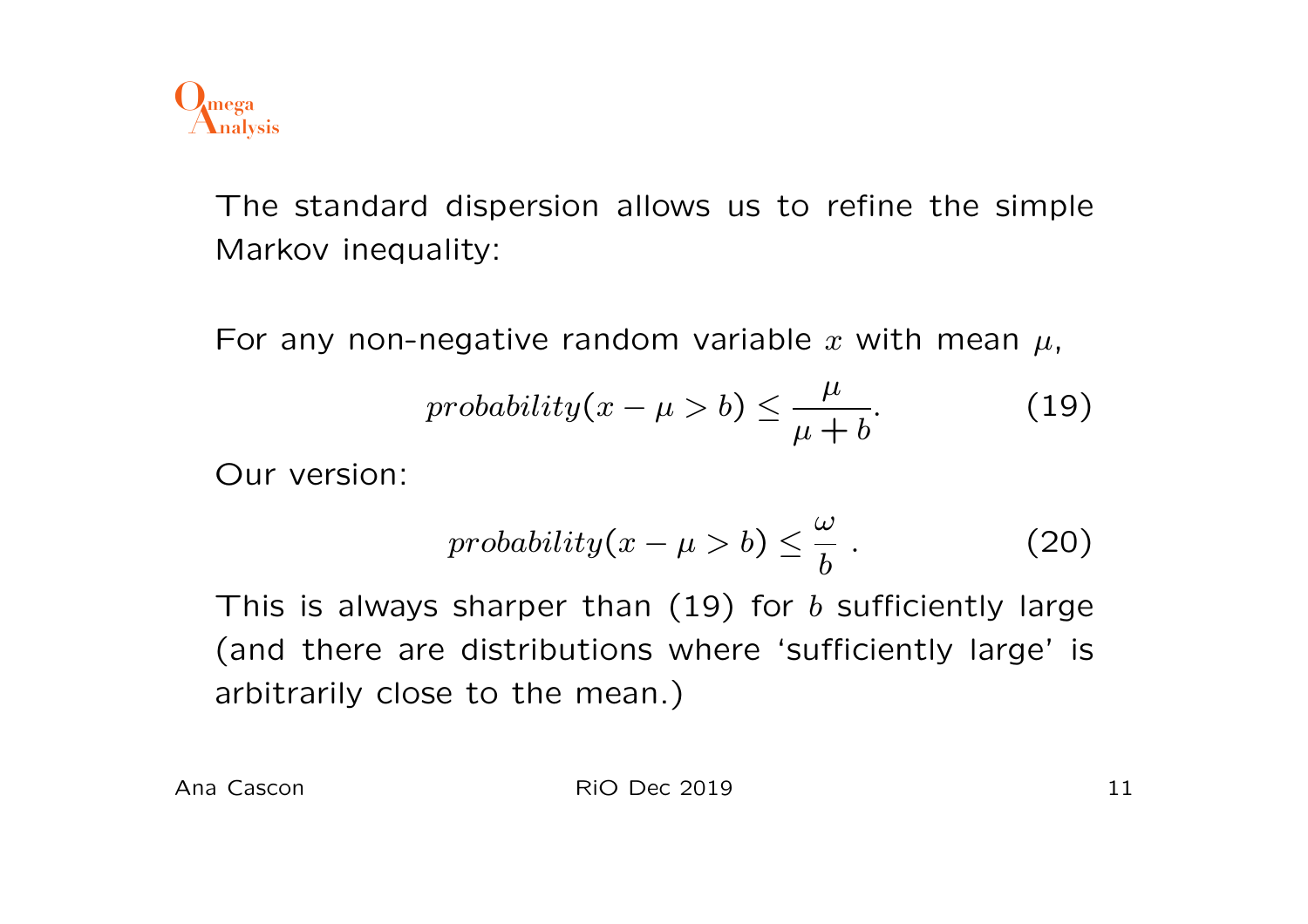

Chebychev inequality: For any random variable *x* with mean  $\mu$  and variance  $\sigma^2$ ,

$$
probability(|x - \mu| \ge b) \le \frac{\sigma^2}{b^2}.
$$
 (21)

Our version bounds the upside and downside separately:

$$
probability(x - \mu > b) < \frac{\omega}{b}.
$$
 (22)

*and*

$$
probability(x - \mu < -b) < \frac{\omega}{b}.
$$
 (23)

This depends only on the existence of *µ*.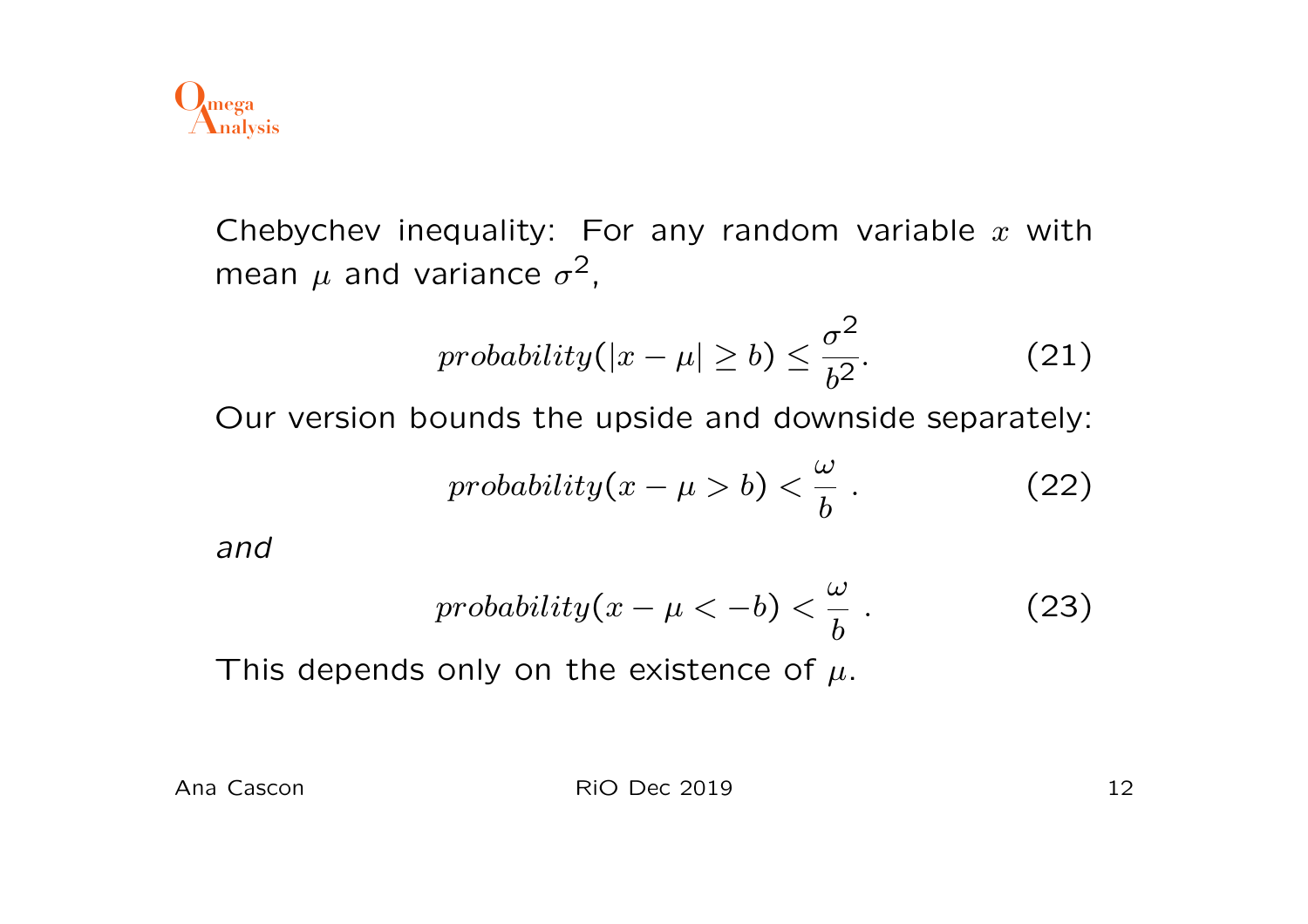

 $(1 - F(b))b < \omega$  so probability $(x - \mu > b) < \frac{\omega}{b}$ 

The proofs of our inequalities (and of the fact that for non-negative random variables  $\omega \leq \mu$ ) follow directly from this picture.

Ana Cascon

**RiO Dec 2019**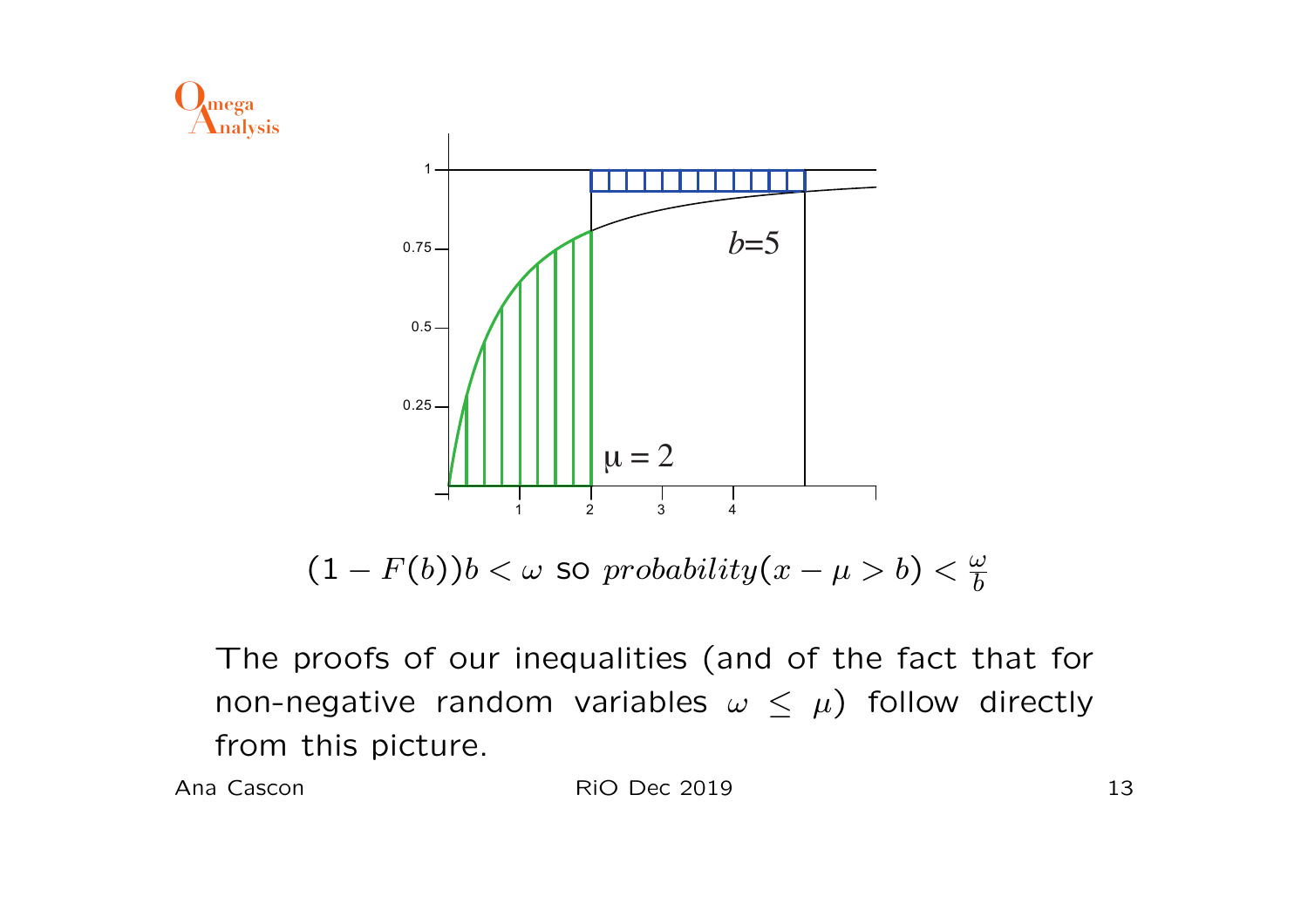

Properties of the Standard Dispersion

It is easy to check that if

$$
\phi: x \to ax + b \tag{24}
$$

is a proper affine transformation and

$$
F = \phi^* G \tag{25}
$$

then

$$
\Omega_F = \phi^* \Omega_G \tag{26}
$$

It follows from this that  $\omega$  is translation invariant and scales like the mean.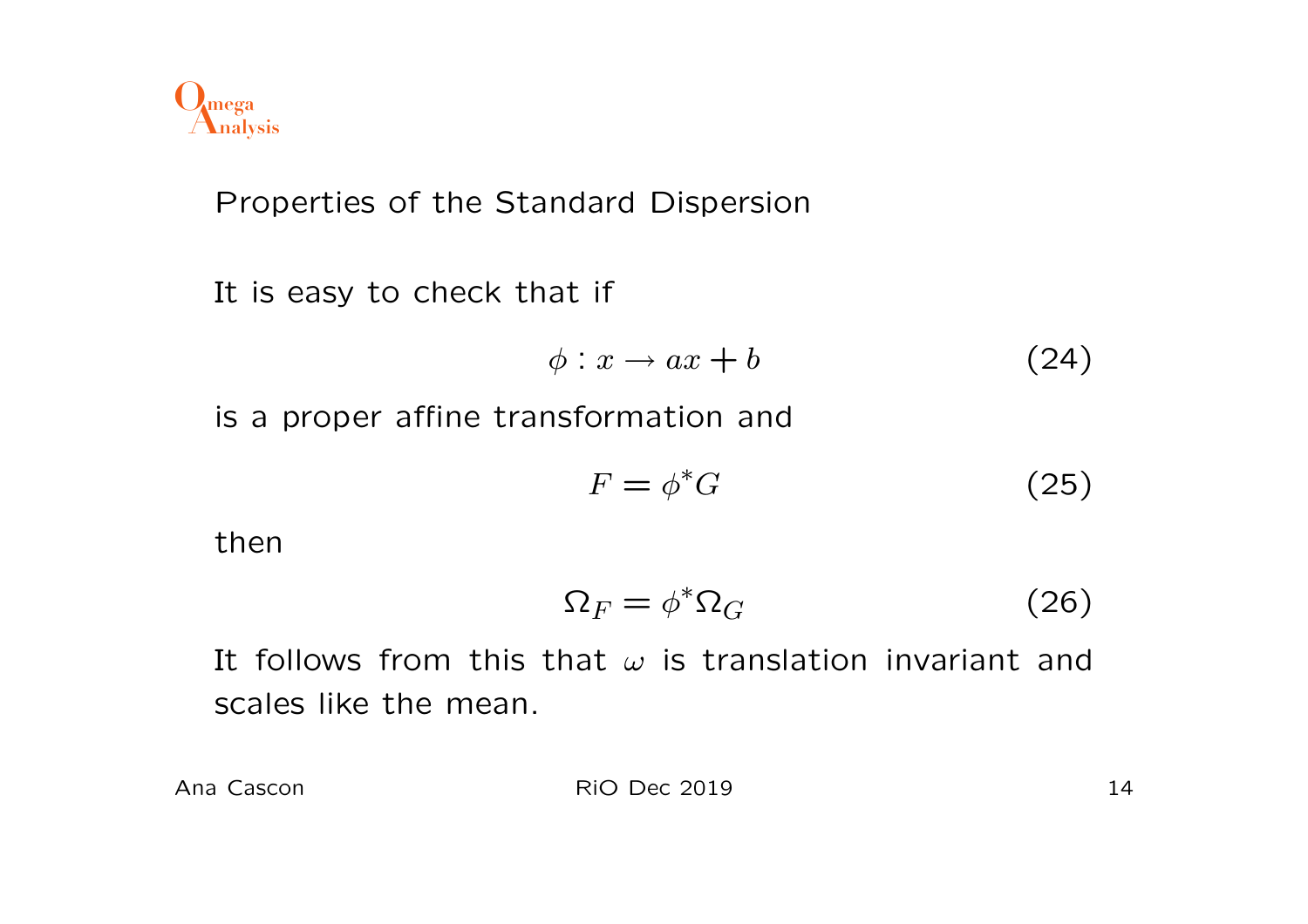**Analysis Omega**

If two distributions *F* and *G* defined on [*A, B*] have the same mean  $\mu$  then

$$
\int_{A}^{B} (F - G) dx = 0. \tag{27}
$$

If, in additon they have the same om then

$$
\int_{A}^{\mu} (F - G) dx = 0 \tag{28}
$$

and

$$
\int_{\mu}^{B} (F - G) dx = 0. \tag{29}
$$

By contrast if they have the same standard deviation, we only know that

$$
\int_{A}^{B} x(F - G)dx = 0.
$$
 (30)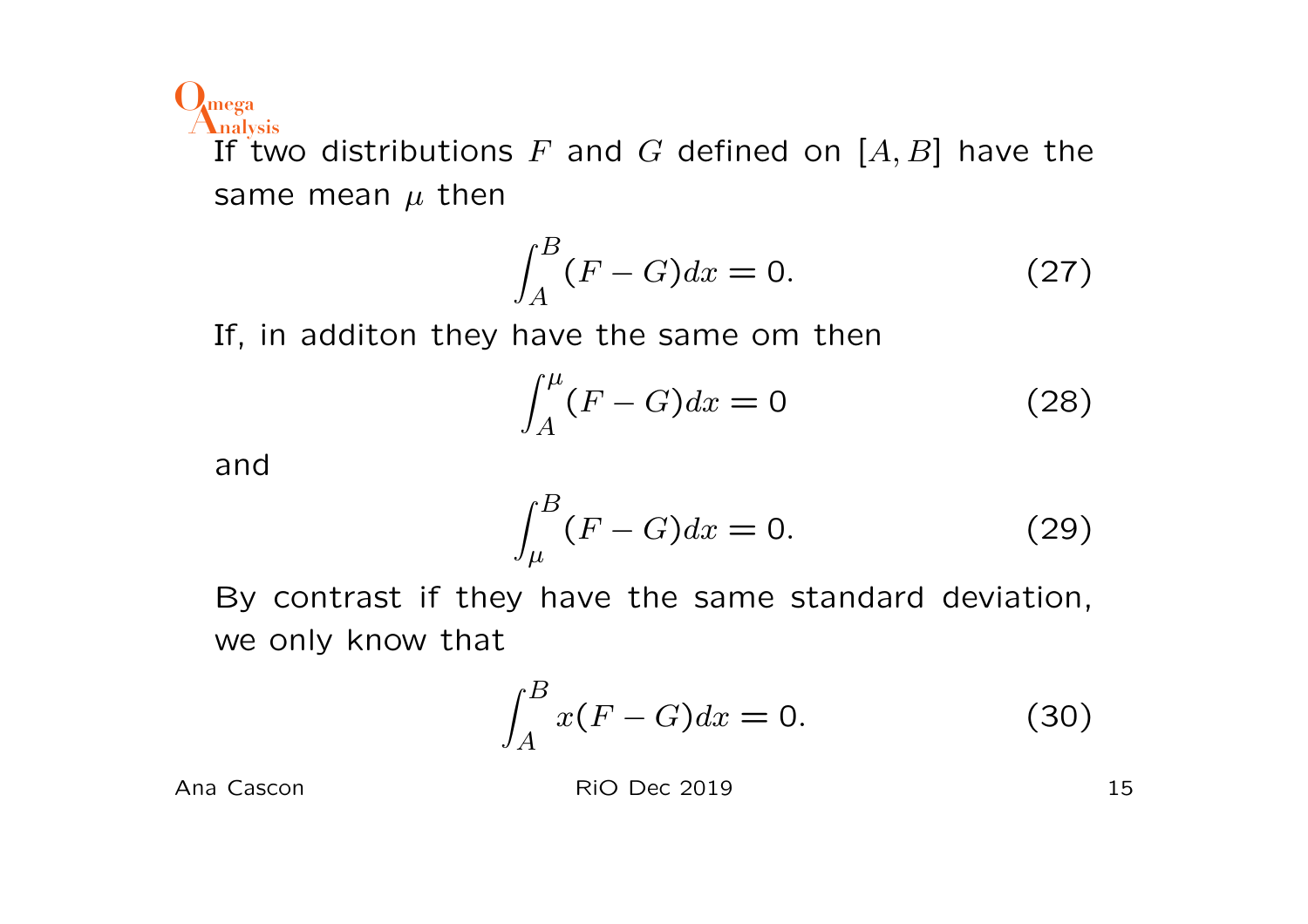

This means we can get better fits by matching the mean and the om than by matching the mean and the standard deviation.

We illustrate this by fitting a normal distribution to a Laplace distribution in both ways.

Fitting with the om gives a better match to the increased concentration around the mean.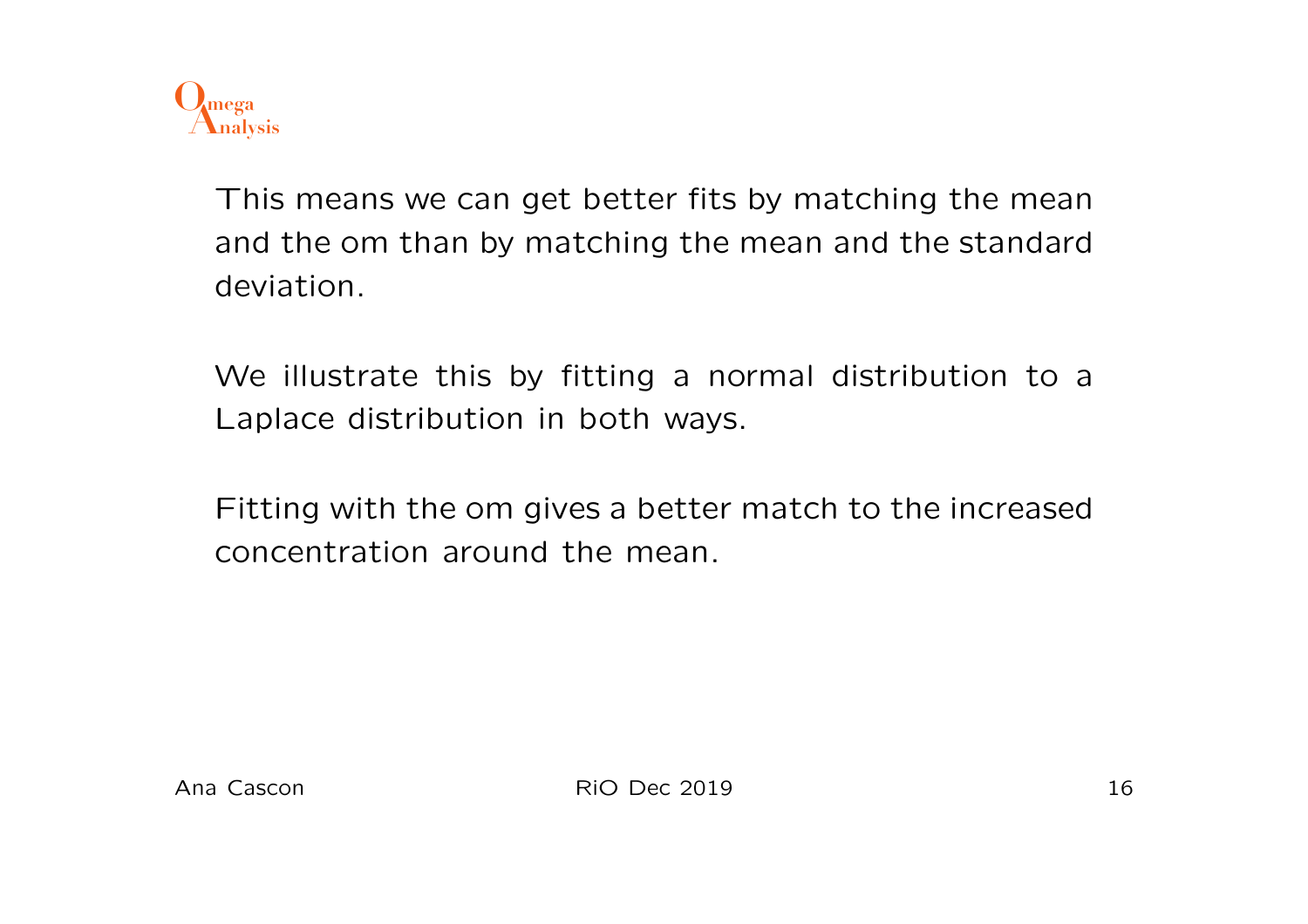

standard deviation (red) and same om (blue).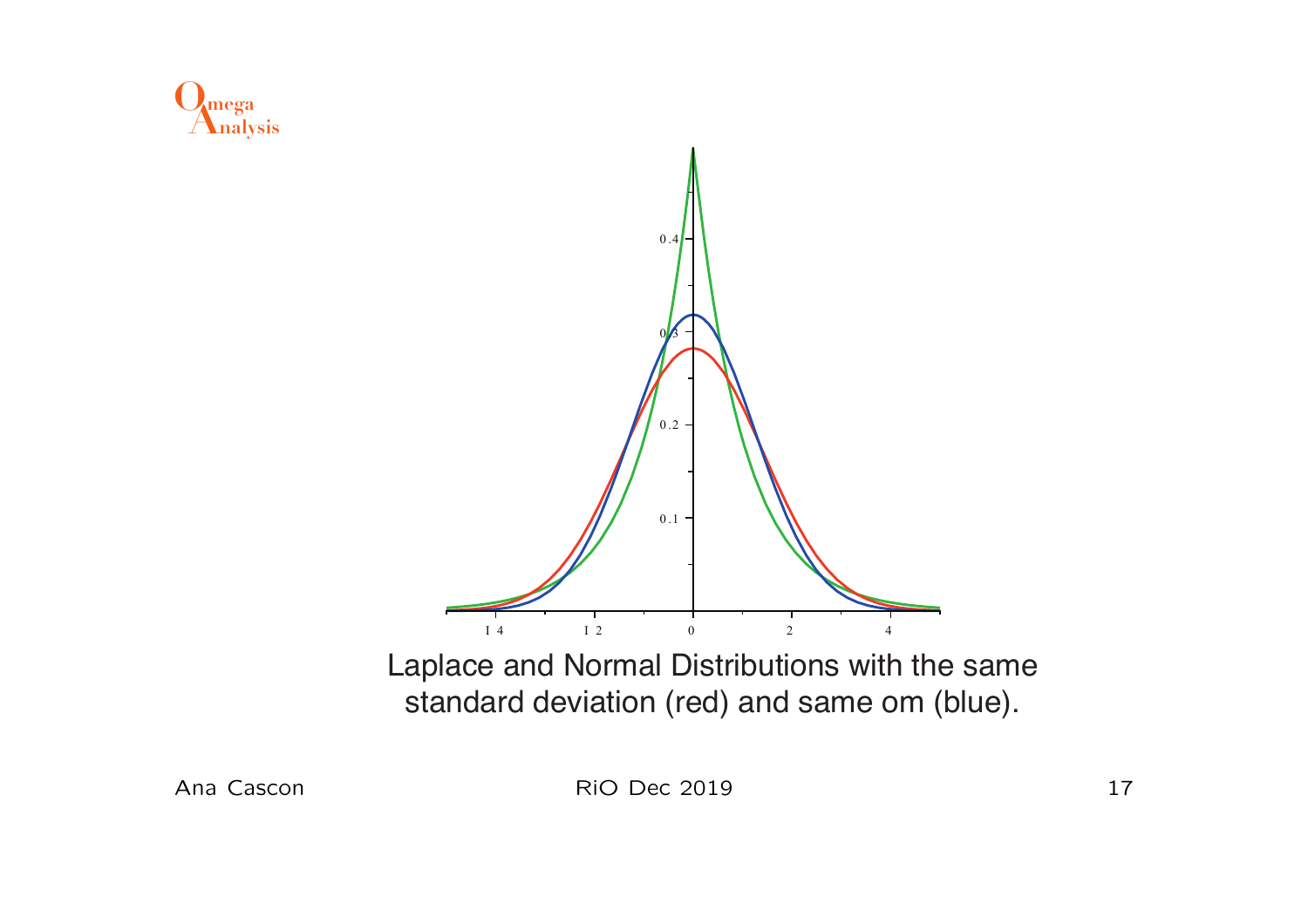



Ana Cascon

RiO Dec 2019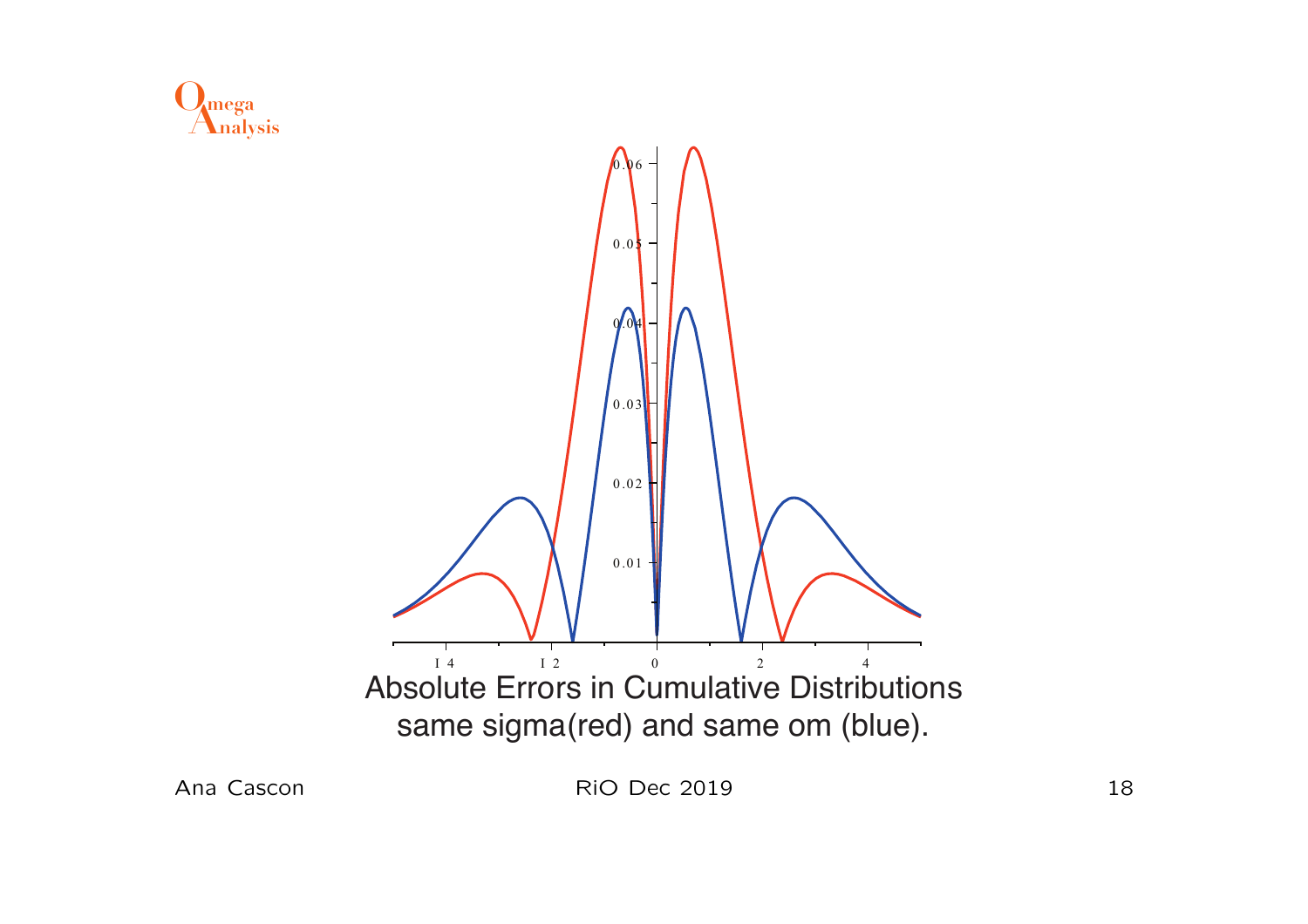

It follows from the scaling property of  $\omega$  that, when the standard deviation is defined, the ratio of standard deviation to standard dispersion is an affine invariant. We have called this the first C-S Character.

Examples:

Uniform distribution:  $CS_1 = \frac{4}{\sqrt{2}}$ 3 Normal distribution:  $CS_1 = \sqrt{2\pi}$ Laplace distribution:  $CS_1 = 2\sqrt{2}$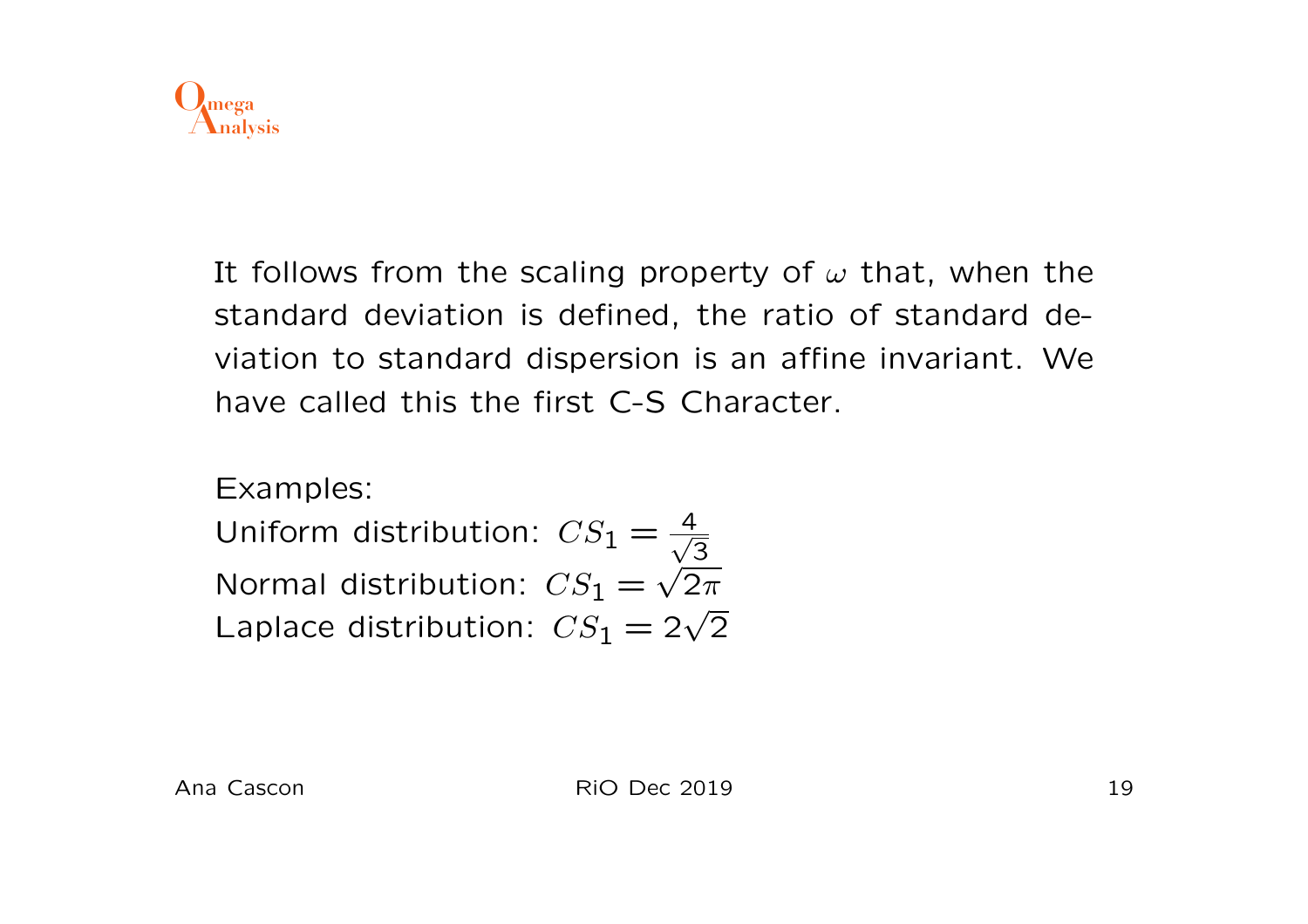

C-S Characters are remarkably robust statistics. Small data samples give results close to population values.

For example, even with a sample of 250 data points, 90% of the time the value for a normal distribution will be between 2*.*44 and 2*.*58.

The population value is  $CS_1 = \sqrt{2\pi} \approx 2.51$ .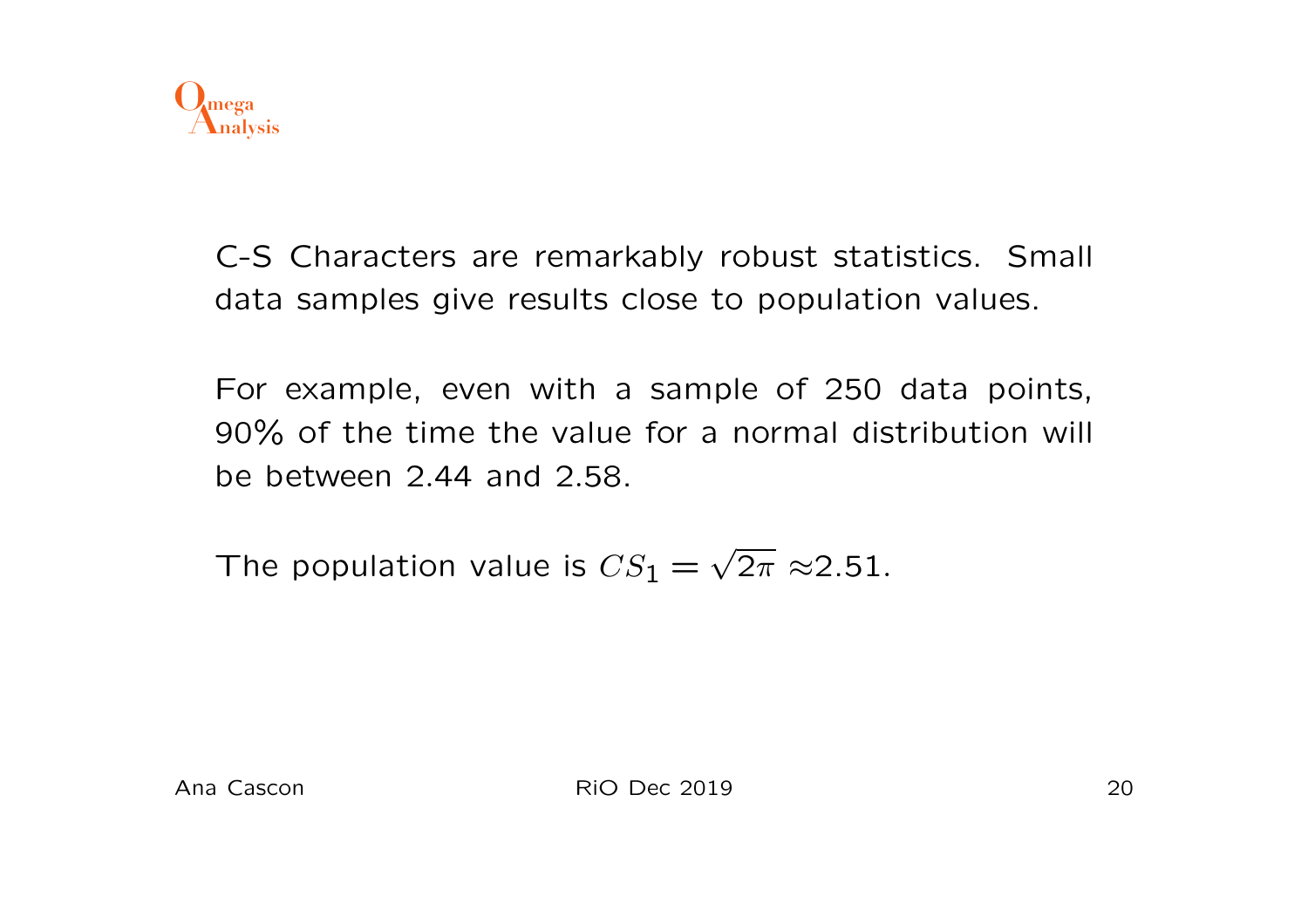

C-S Characters are remarkably robust statistics. Small data samples give results close to population values.

| <b>Normal Distribution</b>   | population value 2.51 |      |      |
|------------------------------|-----------------------|------|------|
| <b>Number of Draws</b>       | 250                   | 500  | 1500 |
| lowest 5% cutoff             | 2.44                  | 2.46 | 2.48 |
| highest 5% cutoff            | 2.58                  | 2.56 | 2.53 |
| lowest 10% cutoff            | 2.45                  | 2.47 | 2.48 |
| highest 10% cutoff           | 2.56                  | 2.54 | 2.53 |
|                              |                       |      |      |
| <b>Laplace Distribuition</b> | population value 2.83 |      |      |
| <b>Number of Draws</b>       | 250                   | 500  | 1500 |
| lowest 5% cutoff             | 2.68                  | 2.73 | 2.77 |
| highest 5% cutoff            | 2.97                  | 2.92 | 2.88 |
| lowest 10% cutoff            | 2.71                  | 2.75 | 2.78 |

Population Cascon Contract for a Normal distribution is 2.51 and for a Laplace distribution is 2.83 Ana Cascon **RiO Dec 2019** 21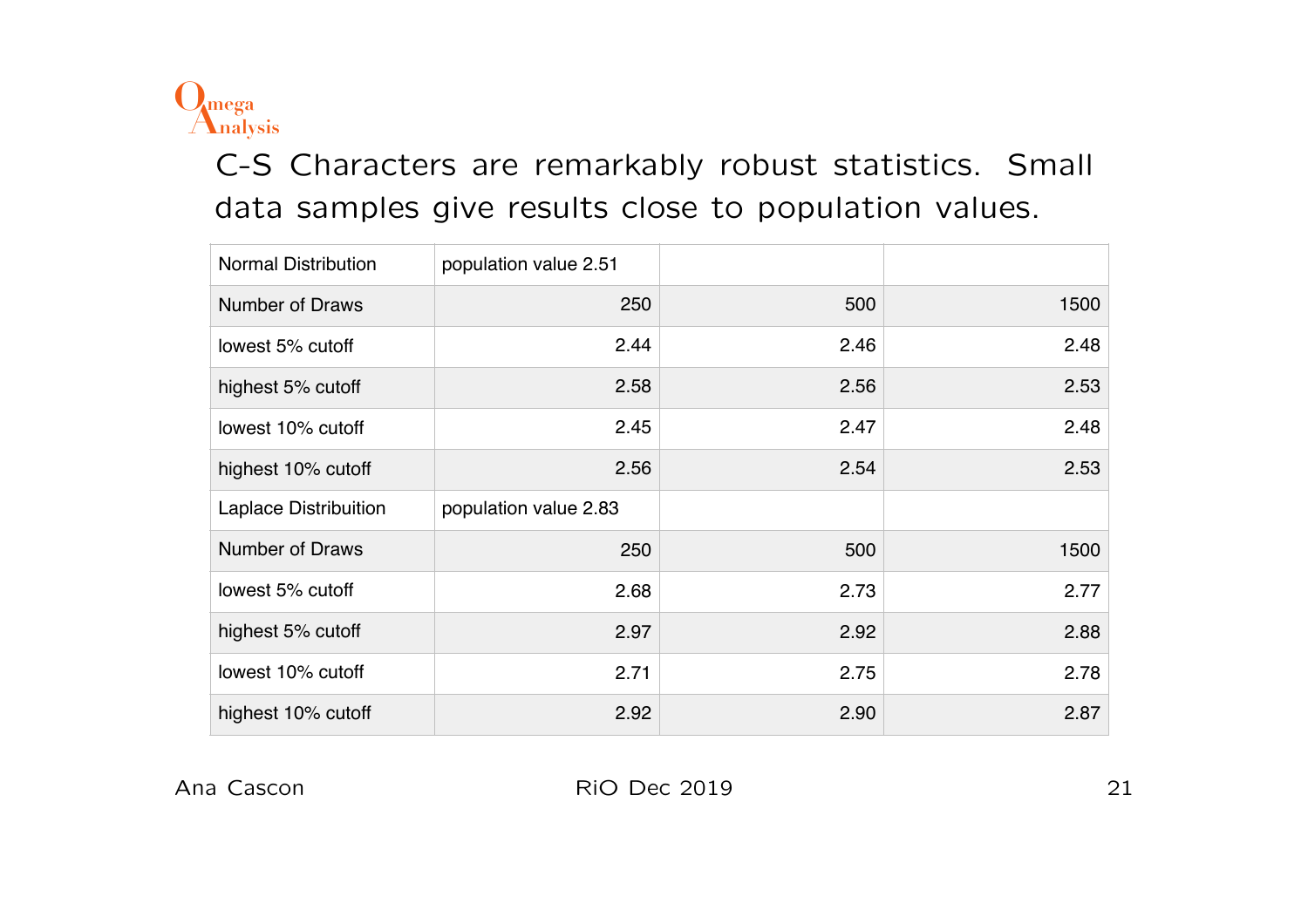

When distributions have different C-S characters, standard deviation is not a common unit of measurement.

In financial data or instrument measurements subject to noise, a common number of oms as a threshold for outliers or noise can be much more appropriate than using thresholds in standard deviations.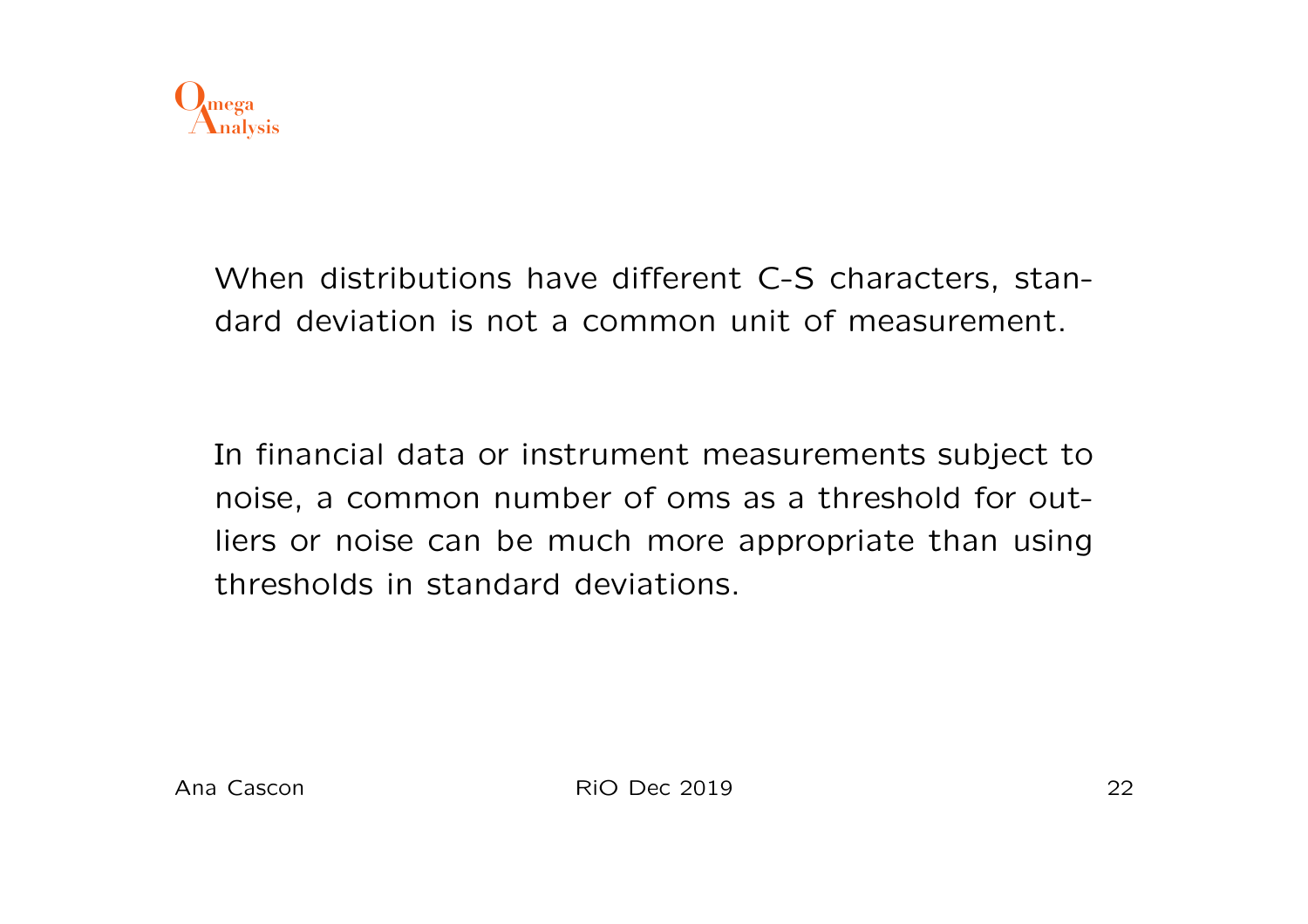

Properties of the Standard Dispersion Continued.

We discovered the om using the geometry of Omega Functions. But there's a classical way to describe it.

The om is half the mean absolute deviation:

$$
\omega_F = \frac{1}{2} E_F(|x - \mu_F|). \tag{31}
$$

This follows from the fact that  $I_1(\mu) = \omega = I_2(\mu)$  and integration by parts.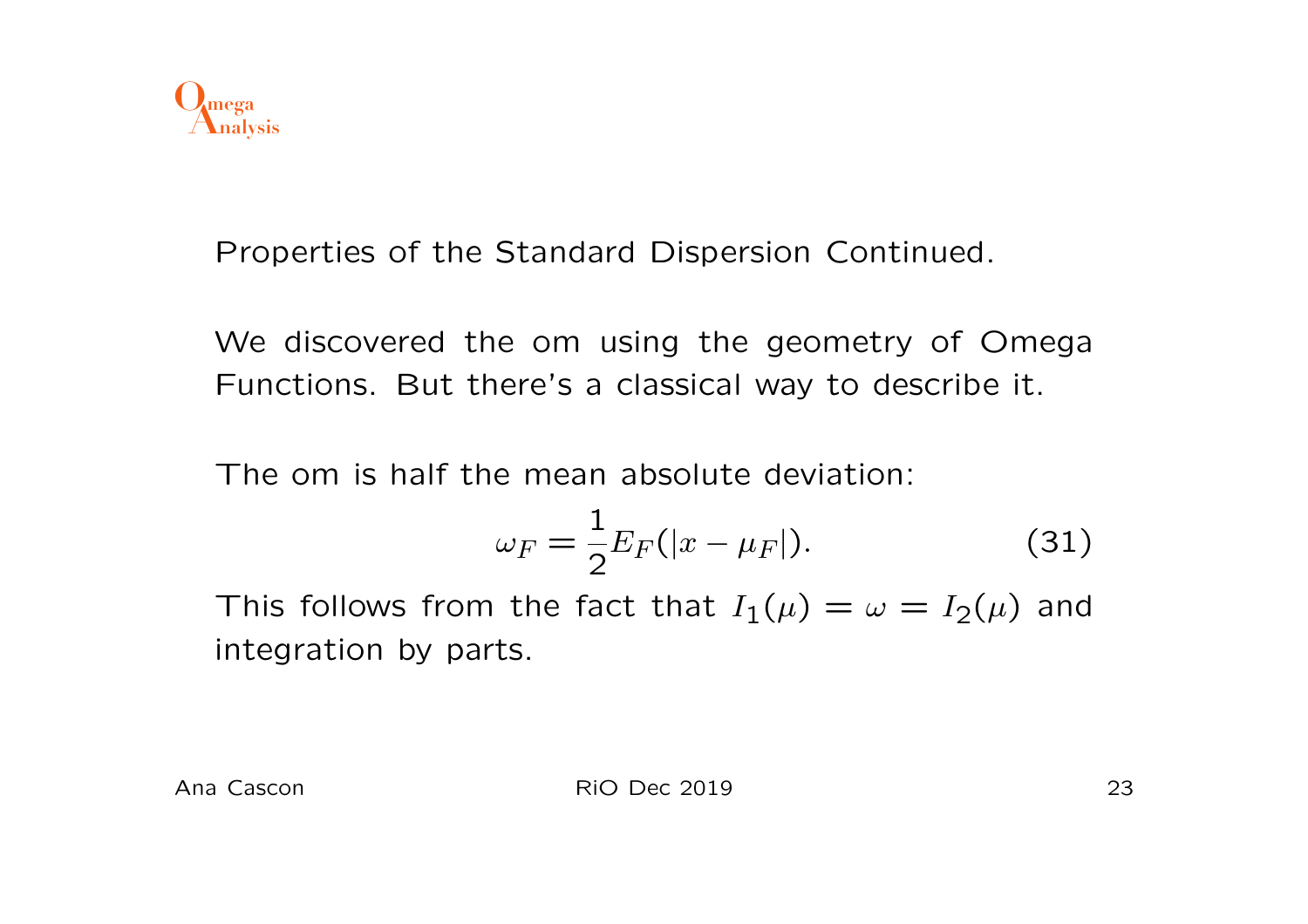

We can use the geometry of Omega Functions to generate additional useful statistics.

We illustrate this with a Shape Score which can be applied to empirical financial returns data.

Unlike the skewness, which requires 3 finite moments, our statistic is defined whenever the mean exists.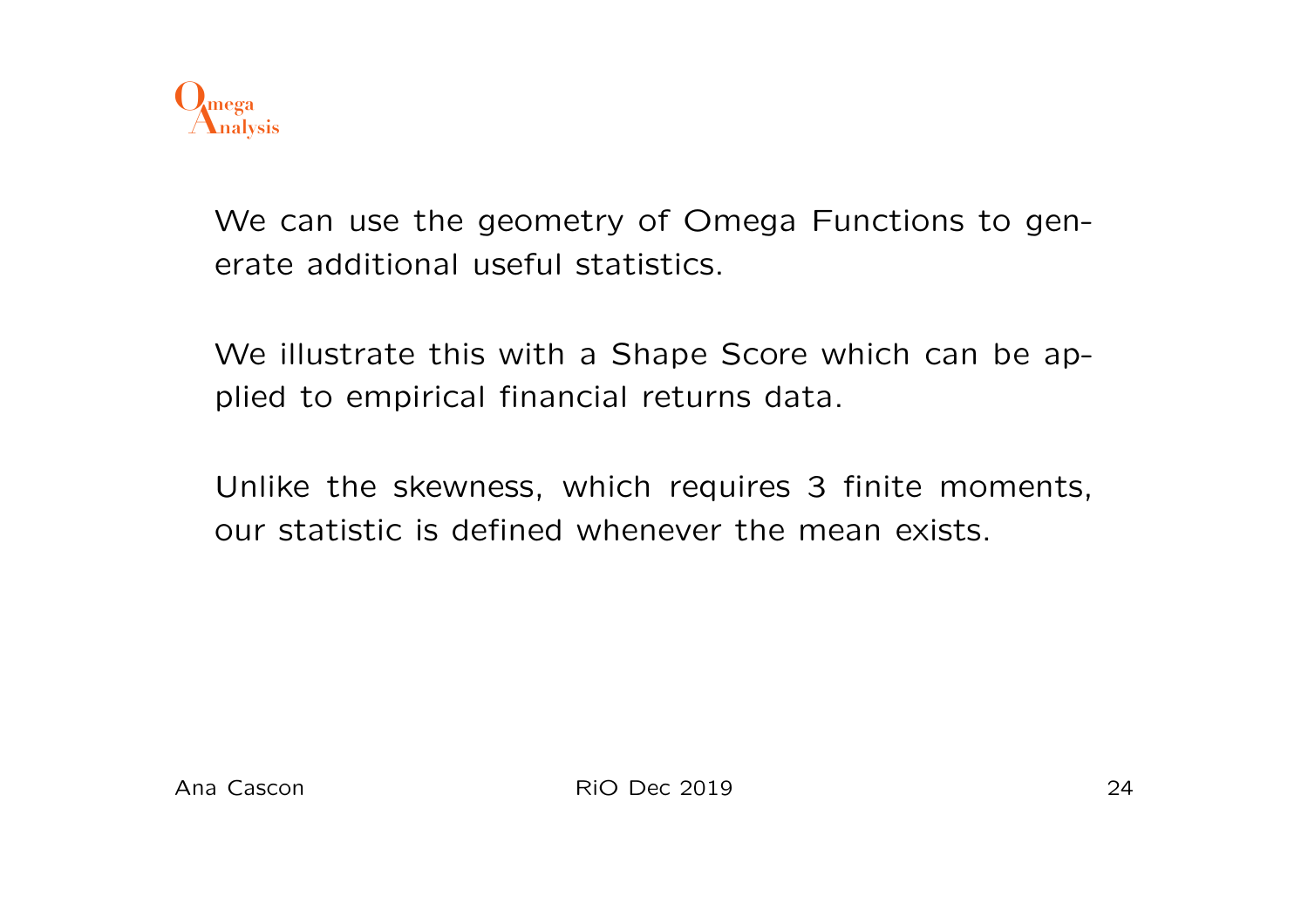

Let

$$
\Omega(r,\mu,\lambda) = \left[\frac{(1+r)(1-\mu)}{(1-r)(1+\mu)}\right] \lambda.
$$
 (32)

This is a family of Omega Functions defined on the interval  $[-1, 1]$  with mean  $\mu$ .

It is immediate from the definition that  $\omega = \frac{1-\mu^2}{2\lambda}$  $\frac{-\mu^-}{2\lambda}$ .

When  $\lambda = 1$  this is the Omega Function of the Bernoulli distribution.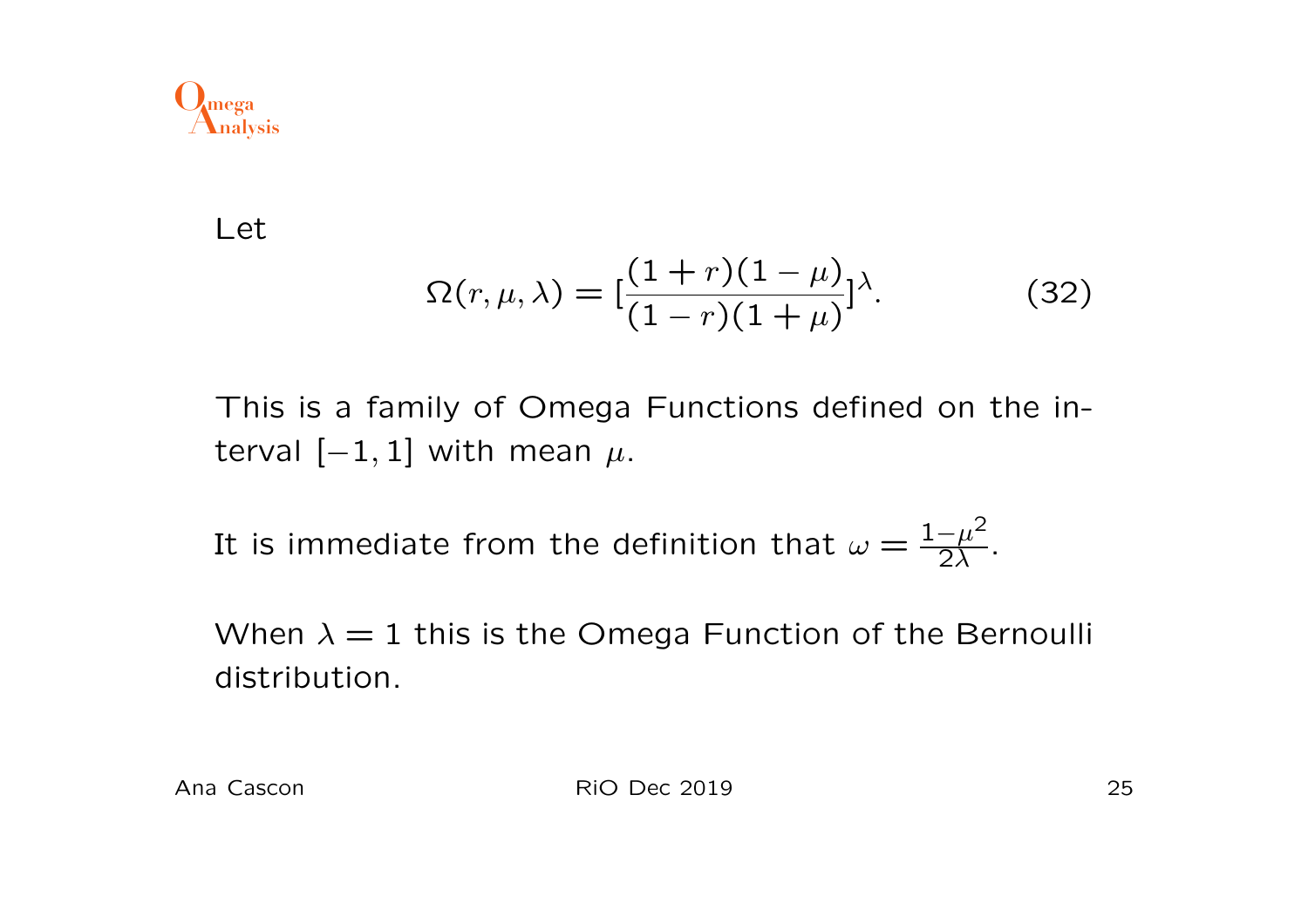

Let  $F_{\lambda}$  be the distribution corresponding to  $\Omega(r,\mu,\lambda)$ .

Theorem 1. Let *F* be a distribution on a closed interval  $[A, B]$  and let  $\phi$  be the (unique) affine transformation from  $[A, B]$  to  $[-1, 1]$ . Then there is a unique value of  $\lambda \geq 1$  such that  $\phi^* F_\lambda$  has the same mean and om as F.

Corollary.For every empirical distribution given by a data sample  $\{X_{min} \ldots X_{max}\}\$  there is a unique affine transformation  $\phi$  from  $[X_{min}, X_{max}]$  to  $[-1, 1]$  and a unique  $\Omega(r, \mu, \lambda)$  in the family given by equation (32) so that  $\phi^*F_\lambda$  has the sample mean  $\mu$ <sub>S</sub> and om  $\omega$ <sub>S</sub>.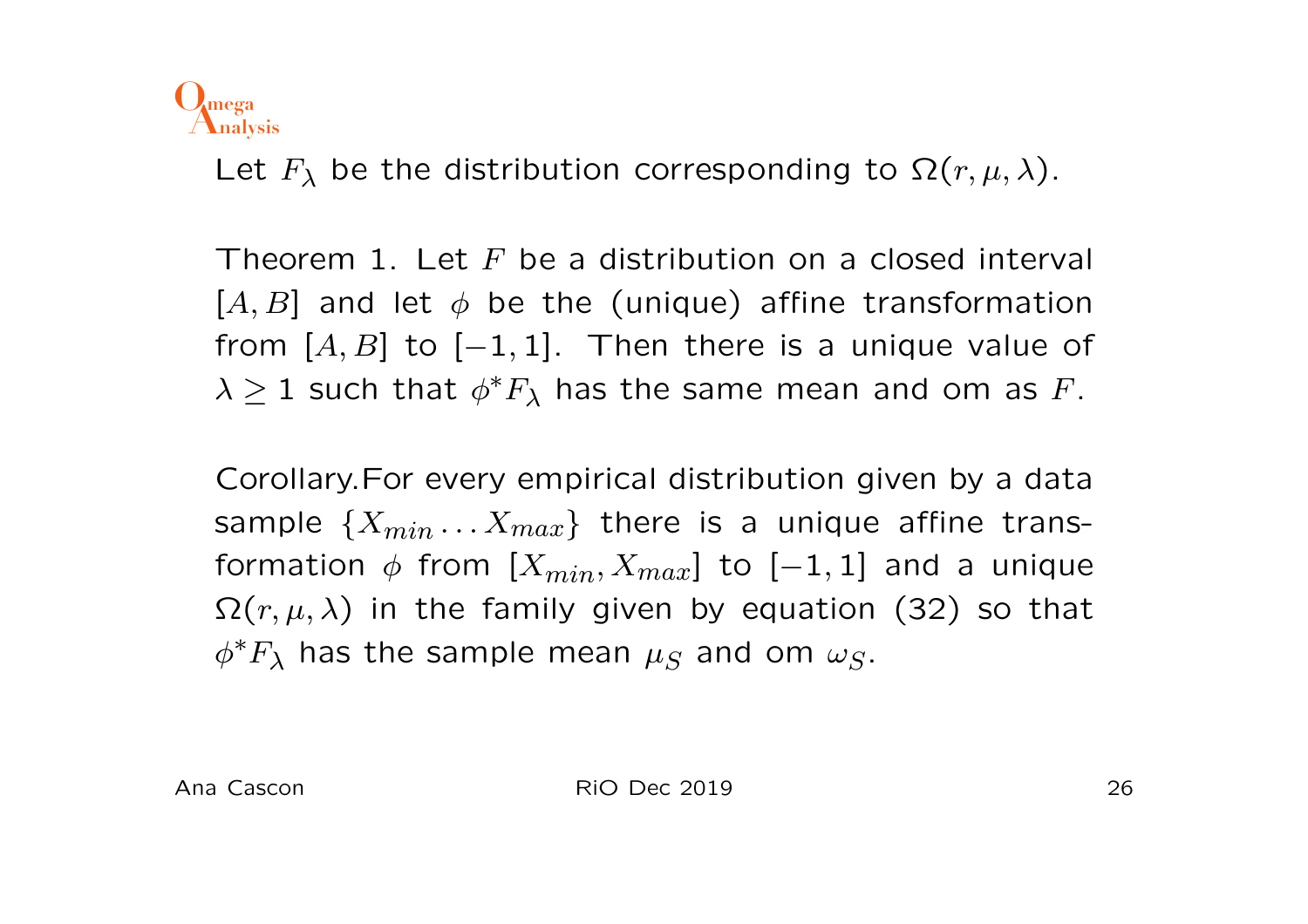

## An Affine Invariant 'Shape' Score

For the Omega Functions given by equation (32) we can define  $Shape(\mu, \lambda)$  by

$$
Shape(\mu, \lambda) = \frac{1}{2} \int_{-1}^{1} log \Omega(r, \mu, \lambda) dr = \lambda log(\frac{1 - \mu}{1 + \mu}).
$$
 (33)

This is zero for symmetric distributions, is positive when  $\mu$  < 0 (so the distribution is biased to the upside) and negative when  $\mu > 0$  (so the distribution is biased to the downside).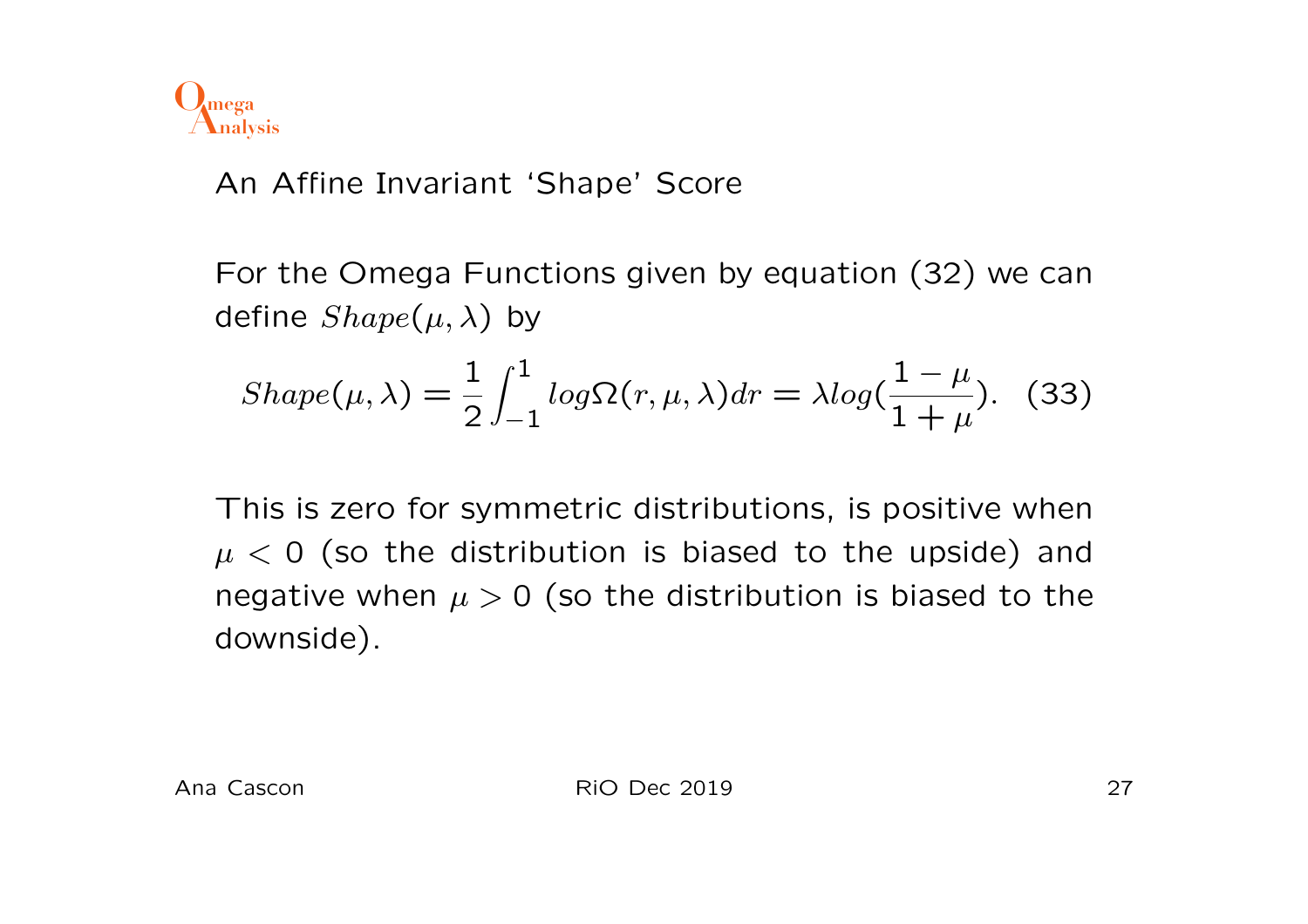

Theorem 2.  $Shape(\mu, \lambda)$  is an affine invariant.

Proof. This follows directly by computing the values of  $\mu$ ,  $\omega$  as the images of the affine map from any interval  $[A, B]$  to  $[-1, 1]$  and the corresponding value of  $\lambda$ .

Corollary For a data sample  $S = \{X_{min} \dots X_{max}\}\$  with mean  $\mu_S$  and om  $\omega_S$ , *Shape<sub>S</sub>*, given by

$$
Shape_S = \frac{(\mu_S - x_{min})(x_{max} - \mu_S)}{\omega_S(x_{max} - x_{min})} log(\frac{x_{max} - \mu_S}{\mu_S - x_{min}}). \quad (34)
$$

is an affine invariant.